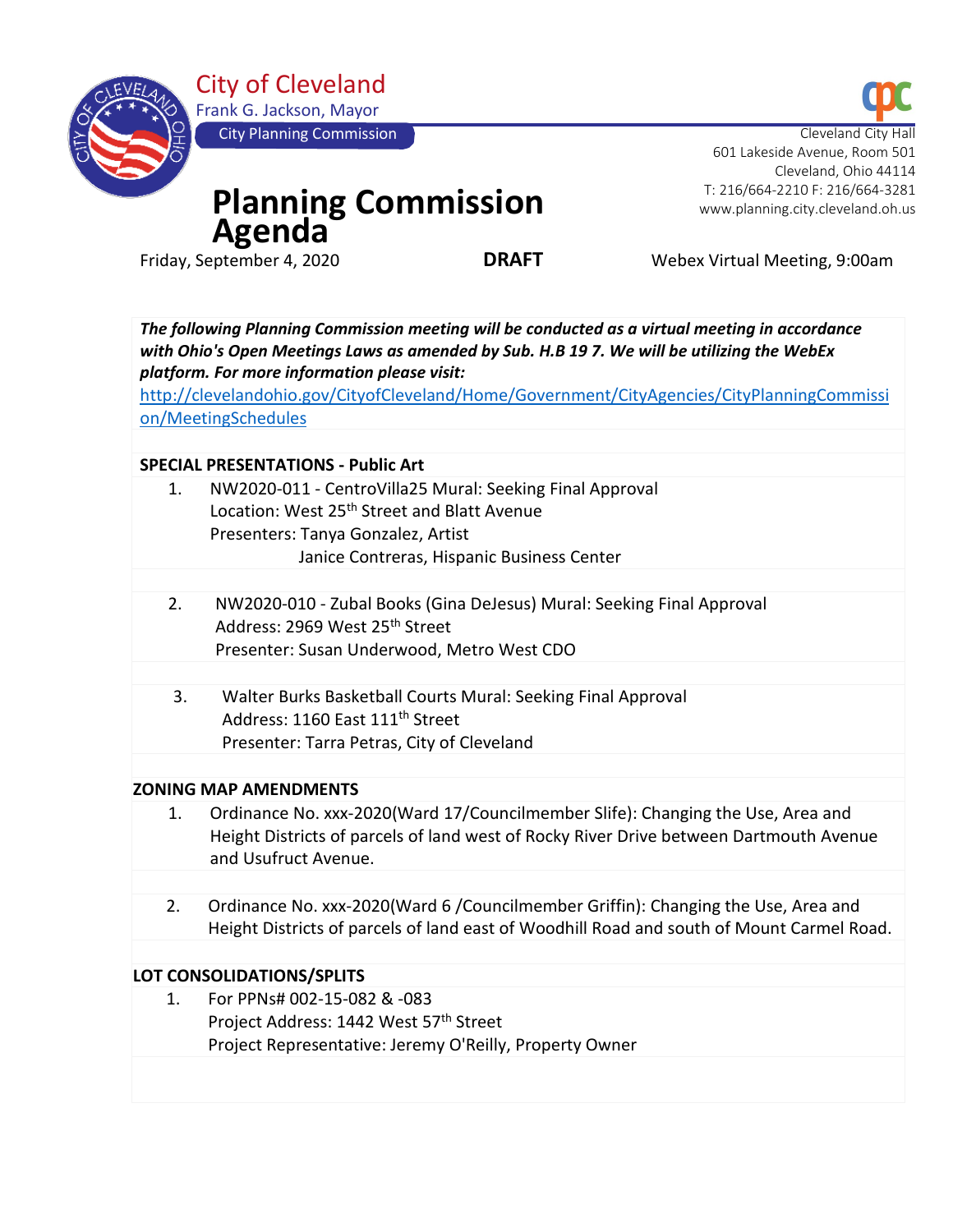



2. For PPNs# 002-15-019 & -090 Project Addresses: 1460 West 57<sup>th</sup> Street; 1441 West 58<sup>th</sup> Street Presenter: Eric Jackson, Northcoast Geomatics

## **MANDATORY REFERRALS**

1. Ordinance No. 702-2020(Citywide): To repeal Chapter 163, Tree Commission, Sections 163.01 to 163.03, of the Codified Ordinances of Cleveland, Ohio, 1976, as enacted by Ordinance No. 2044-92, passed December 7, 1992, and to supplement the codified ordinances by enacting new Chapter 163, Tree Commission, Sections 163.01 to 163.04 and to re-establish the Tree Commission.

#### **ADMINISTRATIVE APPROVALS**

- 1. Ordinance No. 699-2020(Ward 5/Councilmember Cleveland): To vacate a portion of Buettner Court.
- 2. Ordinance No. 703-2020(Ward 3/Councilmember McCormack): Changing the Use, Area and Height Districts of a parcel of land east of Scranton Road and south of Kenilworth Avenue and adding an Urban Form Overlay District.
- 3. Ordinance No. 704-2020(Ward 3/Councilmember McCormack): Changing the Use, Area and Height Districts of a parcel of land on the northwest side of Literary Road at the intersection of West 10<sup>th</sup> Street known as Permanent Parcel Number 004-12-091 and adding an Urban Form Overlay along the Literary Road Frontage.
- 4. Ordinance No. 701-2020(Ward 3/Councilmember McCormack): Authorizing the Director of Public Works to renew Lease Agreement No. CT 7001 LS 2015-14 with the Cleveland Browns Stadium Company, LLC for the lease of a limited access parking lot located on the south side of First Energy Stadium, for a term of one year, with four one-year options to renew, exercisable by the Director of Public Works.

#### **NEAR WEST DESIGN REVIEW**

1. NW2020-005 - Dollar General New Construction: Seeking Final Approval Project Address: 5063 Memphis Avenue Project Representative: Brian Rubinstein, Vocon **Note: this project was Tabled by the Planning Commission on August 21, 2020.**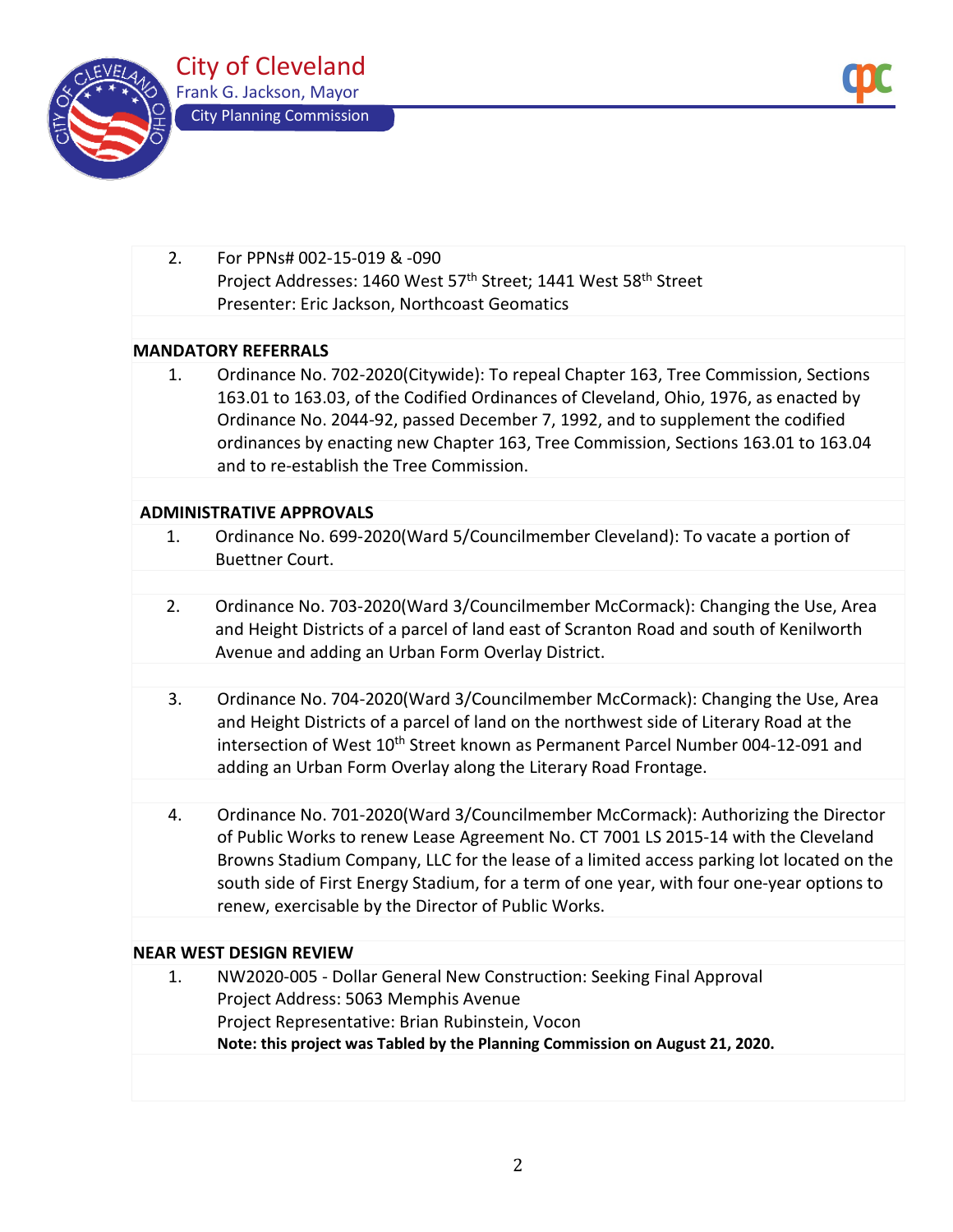



| 1. | NE2020-031 - Hough Branch Library New Construction: Seeking Conceptual Approval<br>Project Location: Hough Avenue and East 66 <sup>th</sup> Street |
|----|----------------------------------------------------------------------------------------------------------------------------------------------------|
|    | Project Representative: Robert Donaldson, Moody Nolan                                                                                              |
|    |                                                                                                                                                    |
|    | <b>EUCLID CORRIDOR DESIGN REVIEW</b>                                                                                                               |
| 1. | EC2020-017 - Circle Square Master Plan: Seeking Schematic Design Approval                                                                          |
|    | Project Location: Chester Avenue to Euclid Avenue and East 105 <sup>th</sup> Street to MLK Blvd.                                                   |
|    | Project Representatives: Dave Craun, Bialosky Cleveland                                                                                            |
|    | Sean O'Gorman, FitzGerald Associates                                                                                                               |
|    | Steve Rubin, Midwest Development Partners                                                                                                          |
|    | Paul Volpe, Consultant                                                                                                                             |
|    | Note: this agenda item was reviewed previously by the Planning Commission for                                                                      |
|    | Informational Purposes Only. No vote was taken.                                                                                                    |
|    |                                                                                                                                                    |
| 2. | EC2020-006 - 10600 Chester Avenue Mixed-Use Building New Construction: Seeking                                                                     |
|    | <b>Schematic Design Approval</b>                                                                                                                   |
|    | Project Address: 10600 Chester Avenue                                                                                                              |
|    | Project Representatives: Dave Craun, Bialosky Cleveland                                                                                            |
|    | Sean O'Gorman, FitzGerald Associates                                                                                                               |
|    | Steve Rubin, Midwest Development Partners                                                                                                          |
|    | Paul Volpe, Consultant                                                                                                                             |
|    | Note: this agenda item received Conceptual Approval by the Planning Commission on<br>March 6, 2020.                                                |
| 3. | EC2020-007 - Parking Structure New Construction: Seeking Schematic Design                                                                          |
|    | Approval                                                                                                                                           |
|    | Project Address: 10590 Chester Avenue                                                                                                              |
|    | Project Representatives: Dave Craun, Bialosky Cleveland                                                                                            |
|    | Sean O'Gorman, FitzGerald Associates                                                                                                               |
|    | Steve Rubin, Midwest Development Partners                                                                                                          |
|    | Paul Volpe, Consultant                                                                                                                             |
|    | Note: this agenda item received Conceptual Approval by the Planning Commission on                                                                  |
|    | March 6, 2020. Additional elevations were requested.                                                                                               |